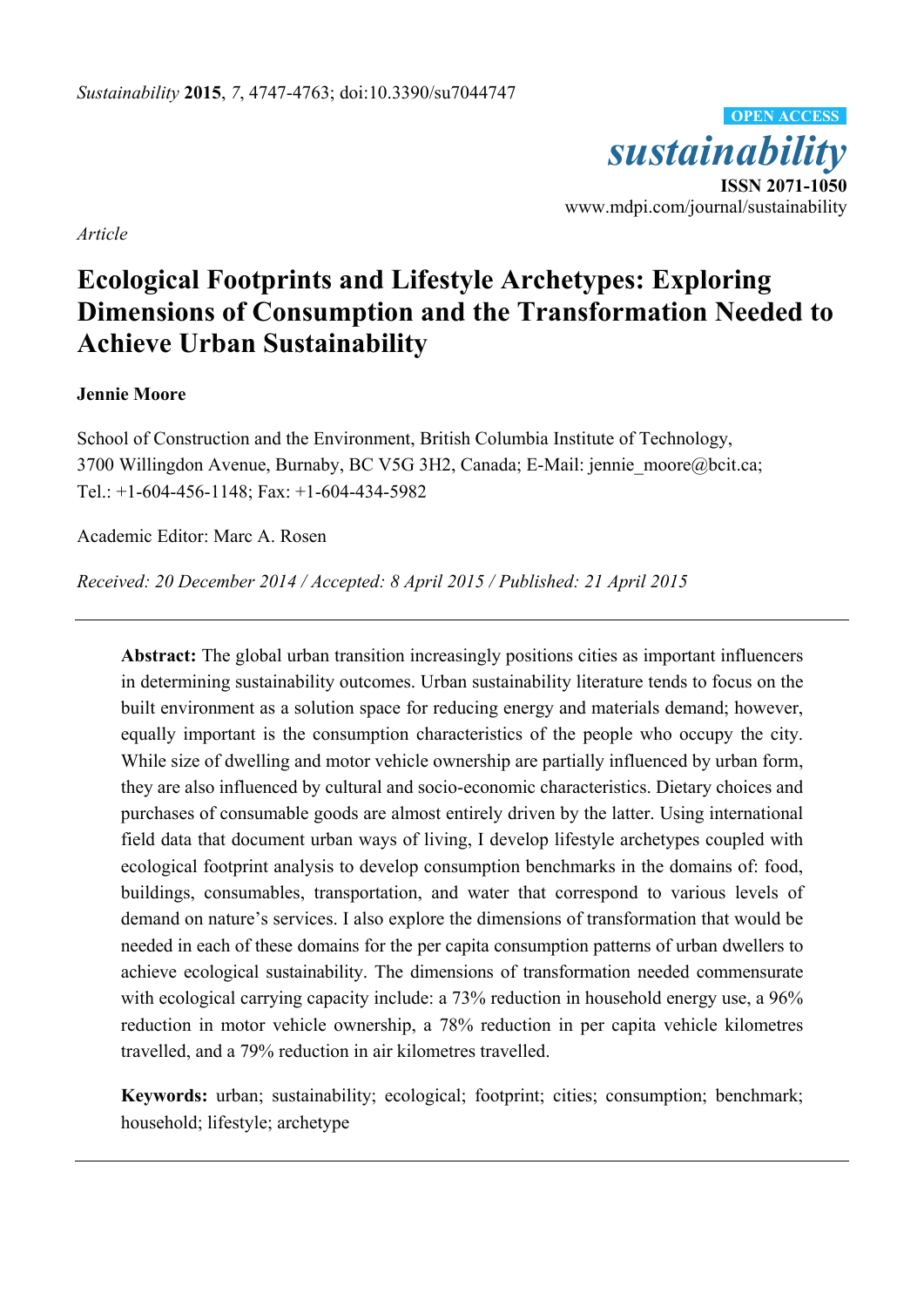#### **1. Introduction**

Scientists have coined this the age of the Anthropocene, an era defined by the extraordinary impact humanity has in shaping earth's topography and influencing global ecosystems [1,2]. This is also the era of the global urban transition, marked by the majority of humanity now living in cities [3]. The global urban transition increasingly positions cities as important in determining sustainability outcomes because they serve as a nexus of consumption activity and related source of pollution [4–8].

Cities are dissipative structures that rely on vast imports of energy and materials to retain internal coherence of form and function [5,9–11]. Despite technological advancements in energy and materials efficiency across the global economy of 30% and 50% respectively [12], urban metabolism studies reveal that resource consumption in cities is growing [13–18]. This observation is important in light of two important facts: first, cities already account for 75% of global resource consumption and greenhouse gas emissions [4]. Second, humanity's ecological footprint, a measure of demand on nature's services [19], already exceeds global biocapacity supply by 50% [20].

Cities can offer highly efficient forms of living in terms of providing compact urban spaces where people can meet their daily needs with limited reliance on fossil fuels and efficient distribution of infrastructure services [4,18,21,22]. However, global urbanization establishes infrastructures of provisioning that lock more than half the world's population in unsustainable patterns of production and consumption [23–25]. This seeming paradox between the internal efficient distribution of resources within cities and the unsustainable inter-regional exchange of resources between cities and the hinterlands that support them points to the importance of considering cities within their bioregional and global ecological context. The city and the dispersed hinterlands from where it draws resources comprise an inseparable urban ecosystem [5,9,19,26,27]. The future of cities depends on urban development trajectories that take this whole urban ecosystem into account.

To achieve ecological sustainability, significant and absolute reductions are needed in demand on nature's services to yield resources and assimilate wastes. Estimates range from a factor of five [12] to ten [28]. This translates to an 80% to 90% reduction in energy and materials flows through the global economy [12]. An important question, therefore, is what dimensions of transformation are needed for cities to become sustainable, defined as existing within global ecological carrying capacity?

Much of the urban sustainability literature addresses the built environment, describing land use and design characteristics of buildings, streets and related infrastructure. However, equally important is the consumption characteristics of the people who occupy the city, including their dietary choices, purchases of consumable goods, patterns of motor vehicle ownership, *etc.* Some of these attributes are influenced by the physical characteristics of the city, but they are also influenced by income levels, cultural characteristics, and personal values [16,29,30].

My objective is to explore the dimensions of transformation that are needed in consumption patterns that define urban ways of living such that they do not exceed per capita, global, ecological carrying capacity. Specifically, I address the following questions:

- (1) What patterns of per capita household consumption in food, buildings, consumables, transportation, and water align with global ecological carrying capacity?
- (2) How big is the gap between world average per capita household consumption and what would be needed to stay within global ecological carrying capacity?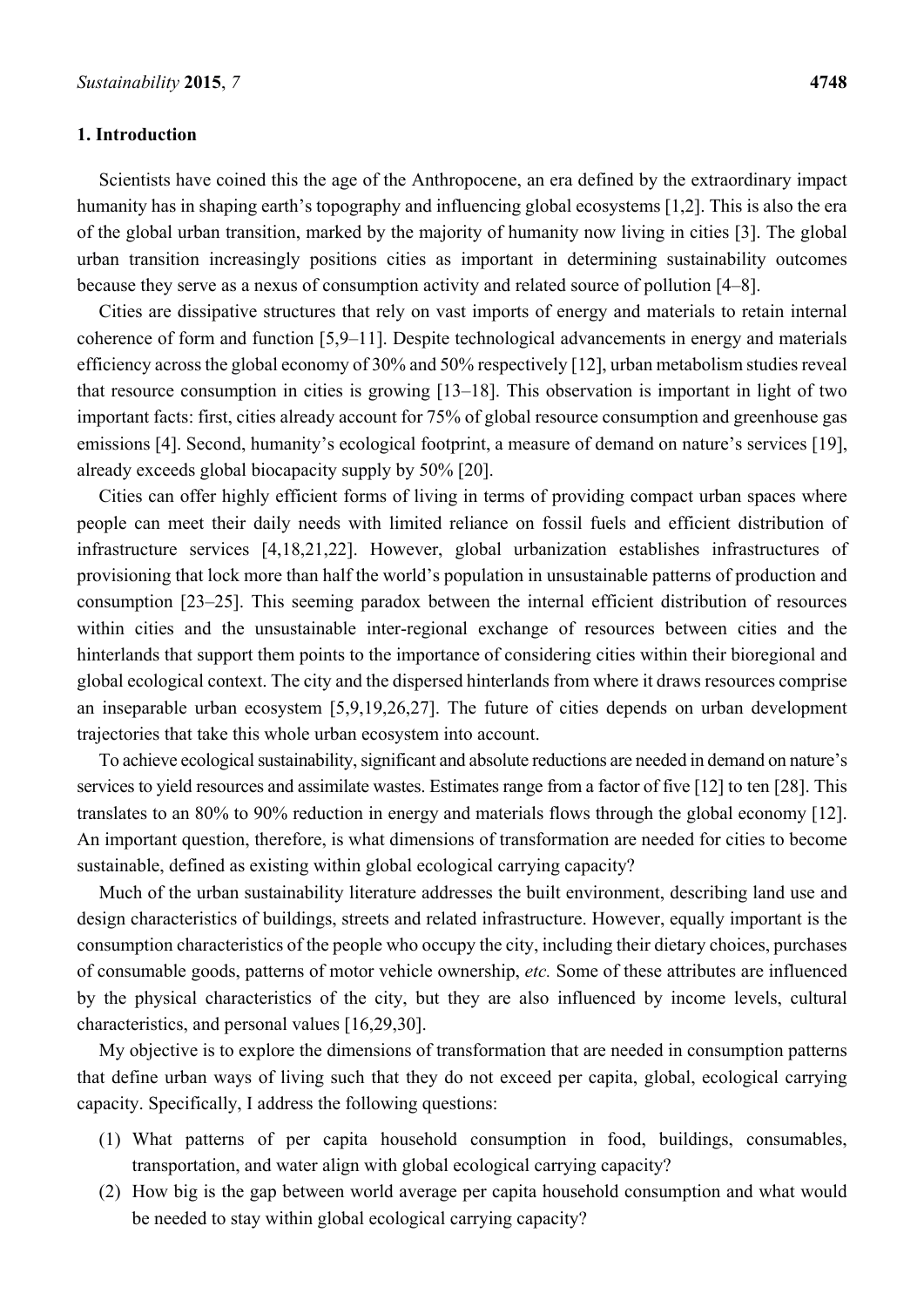(3) What dimensions of transformation are needed in per capita household consumption to achieve urban sustainability?

Answers to these questions provide new insights regarding: (a) qualitative descriptions of consumption patterns conducive to urban sustainability, and unsustainability; at the household level; (b) quantitative assessment of the reductions in global average household consumption needed to achieve urban sustainability as measured through ecological footprint analysis; (c) identification of the predominant aspects of household consumption that would need to be transformed in order to achieve urban sustainability, defined as living within global ecological carrying capacity.

#### **2. Research Approach and Methods**

Building on Moore [23], I use ecological footprint analysis (EFA) in combination with lifestyle archetypes of urban dwellers from around the world to probe how consumption characteristics in the domains of food, buildings, consumables, transportation, and water play a role in determining urban sustainability outcomes. I chose these five areas because they capture the majority of directly measured household and personal consumption data for energy and materials. Each lifestyle archetype represents the average consumption and household characteristics of urban dwellers according to their cities' (and/or countries') average ecological footprint.

EFA estimates the area of biologically productive land and water required to continuously support the material and energy consumption and waste assimilation demands of a given population at prevailing levels of technology, money income, and socio-cultural values [19]. Specifically, it orients the city within its global context by accounting for its ecological load, meaning the productive land required to support its biological and industrial metabolism "wherever on Earth that land is located" [19] (p.11). It can address not only the life processes of urban residents but also the technological, physical and mechanical demands of modern lifestyles [19]. This enables the ecological footprint to be applied to anything that consumes energy and materials—including cities, their buildings and infrastructure, and/or the urban populations that reside within them [6]. Thus, EFA can inform an integrated approach to urban policy development that addresses both urban form and social behaviour.

Differing consumption patterns and their corresponding ecological loads can be compared across cities, or countries, or used to inform equity issues when the footprint is assessed against the "fair Earthshare" estimated as the average amount of bio-productive capacity available on a global per capita basis [19] (p. 54). With 7.3 billion people on Earth and only 12 billion hectares of ecologically productive land and sea area, the Earthshare is estimated at approximately 1.7 hectares of land per person [31], assuming average global ecological productivity across all hectares, also known as a "global hectare" (gha) [32].

If everyone lived within the global ecological productivity of a fair and/or average Earthshare (1.7 gha/ca), humanity could live sustainability within the carrying capacity of Earth. This concept is also known as one-Earth or one-planet living [19,23,33]. Following the same logic, people who demand more than this amount of nature's services to support their lifestyles (*i.e.*, demanding between 1.7 gha/ca and 3.4 gha/ca) are living a two planet lifestyle. This is because if everyone lived this way it would take more resources than our single Earth could supply. The assumption is that another Earthlike planet would be needed in order to supply the excess demand. People living at more than twice the average Earthshare (*i.e.*, at more than 3.4 gha/ca) are said to be living a three-planet lifestyle and so on.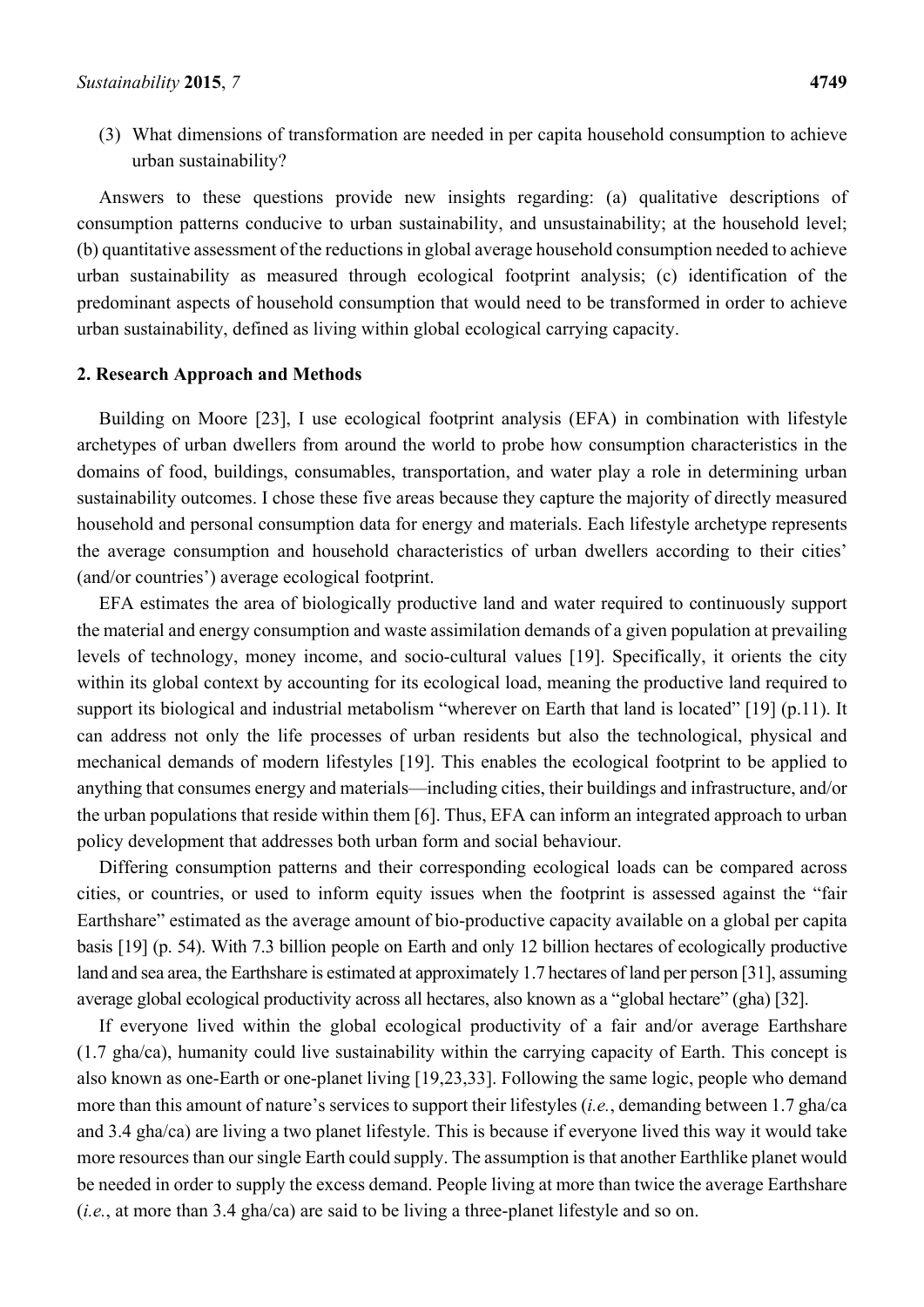I used the WWF [20] living-planet ecological footprint index to identify and group countries according to their average per capita ecological footprint at the one-planet, two-planet, and three-planet (or more) levels of consumption. I chose to use the study year 2007 because this was the most recent year for which equivalence factors (used in ecological footprint analysis) were available at the time the research was undertaken (see WWF [34]). I also reviewed ecological footprint analyses of cities within the countries indexed, making an effort to locate EFA studies within countries at the various levels corresponding to: one-planet, two-planet, three-planet or more levels of per capita demand on nature's services. These studies included the following countries: Italy [35], Canada [36], Norway [16], China [17], Chile [37], United Kingdom [38], and United States of America [39].

I then undertook a literature search of field study data that qualitatively and quantitatively described patterns of average household consumption in various countries. I paid particular attention to any studies in cities for which an ecological footprint analysis had also been undertaken. The data from the field study literature included: caloric intake, food consumption by type and weight [40–48], number of household members, size of dwelling space, dwelling type, motor vehicle ownership, vehicle kilometres travelled, ownership of personal appliances by type [16,49–51], and per capita municipal solid waste by type and weight [52]. I further complemented the field study research with an analysis of urban metabolism studies, where available, for cities in the countries identified in the step above. These studies documented average per capita consumption of energy by type and associated carbon dioxide emissions, consumption of water, production of municipal solid waste by type and weight [8,15,17,35].

I also pursued analysis of country-wide statistical data for average household and per capita consumption to complement the city-specific data. The analysis comprised: caloric intake, meat consumption, water consumption, household size, energy use within households by energy type and associated carbon dioxide emissions, motor vehicle ownership, average vehicle kilometres travelled, carbon dioxide emissions associated with total average per capita consumption [53–55], public transit use [53], and air travel [53,56]. I also documented average income and human development indicators (e.g., years of education, literacy, and longevity) [54,55,57–59].

I then used triangulation to match those countries for which I had collected household and per capita urban consumption data to the countries in the WWF [20] living-planet ecological footprint index at the one-planet, two-planet, three-planet, or more levels of demand on nature's services in order to short list a sample selection of case studies. Eleven countries were included in the one-planet category, eight in the two-planet category, and fifteen in the three-plus-planet category, for a total of thirty-four countries (see Table 1, originally presented in Moore [23]). By correlating average household and per capita consumption and waste data with the city's and/or countries corresponding average, per capita ecological footprint data, I was able to establish a range of consumption benchmarks in the domains of food, buildings, consumables, transportation, and water that map to one-planet, two-planet, three-planet (or more) living. I used the findings to build profiles that include a qualitative description of personal and household consumption patterns coupled with quantitative data pertaining to both consumption and ecological footprint. I then used these profiles, with their respective consumption benchmarks, to develop lifestyle archetypes for one-planet, two-planet, three-planet living, *etc.*

The word "lifestyle" means an approach to living that includes habitual behaviours and moral attitudes [60]. A lifestyle can also be affected by the political, geo-physical, and socio-economic conditions in which a person finds themselves. The word "archetype" means an original pattern, model,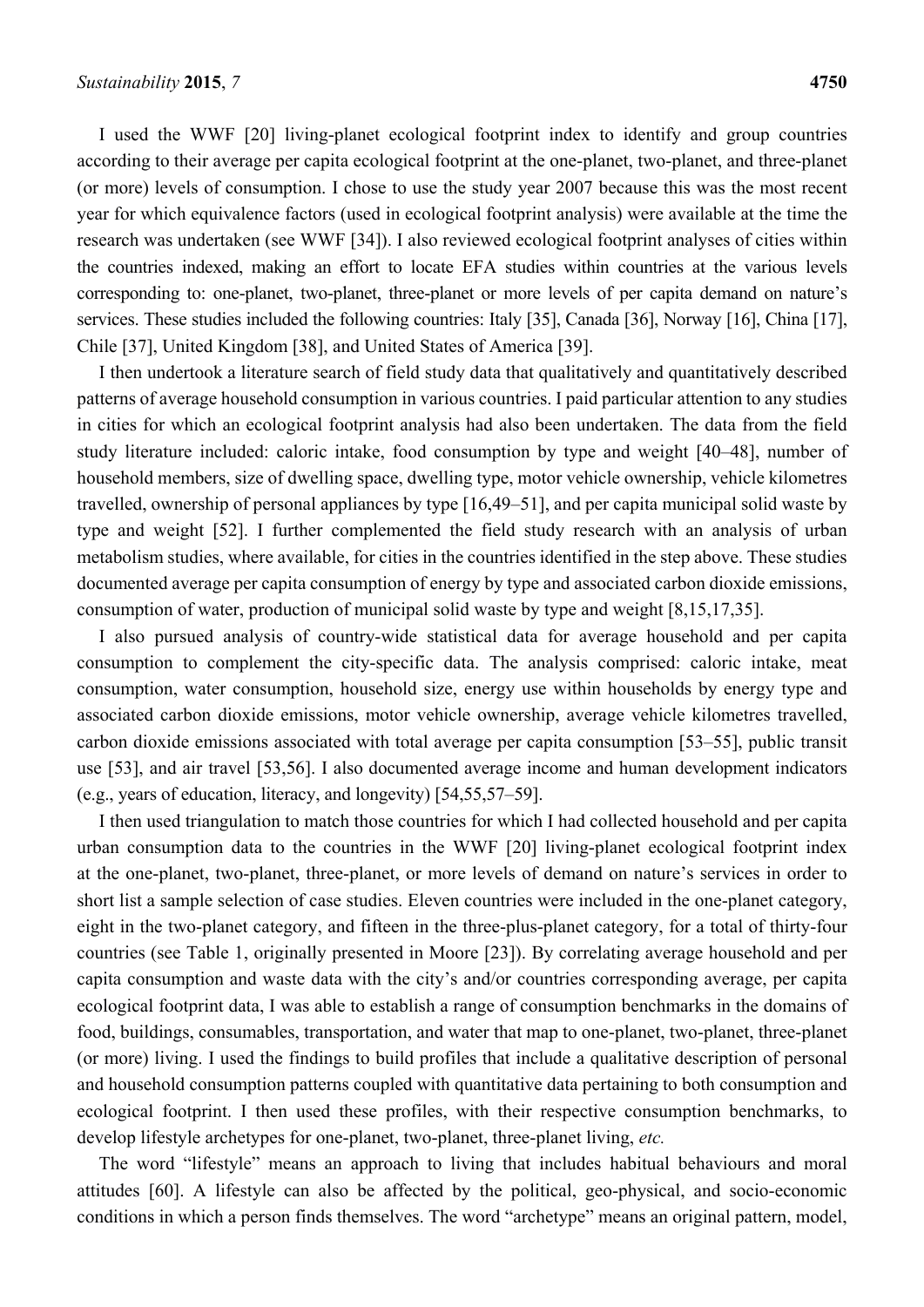# *Sustainability* **2015**, *7* **4751**

or prototype [60]. In this research, the two words combined describe patterns of living that can be used as prototypes.

| <b>Country Name</b>            | <b>Ecological Footprint (gha/ca)</b> |
|--------------------------------|--------------------------------------|
| THREE-PLUS-PLANETS (>6 gha/ca) |                                      |
| United States of America       | 7.99                                 |
| Canada                         | 7.00                                 |
| Australia                      | 6.83                                 |
| Kuwait                         | 6.33                                 |
| THREE-PLANETS (6<>4 gha/ca)    |                                      |
| Sweden                         | 5.88                                 |
| Norway                         | 5.55                                 |
| Mongolia                       | 5.53                                 |
| Spain                          | 5.42                                 |
| Germany                        | 5.09                                 |
| Italy                          | 4.98                                 |
| United Kingdom                 | 4.90                                 |
| New Zealand                    | 4.89                                 |
| Israel                         | 4.82                                 |
| Japan                          | 4.71                                 |
| Russia                         | 4.44                                 |
| TWO-PLANETS (4<>2 gha/ca)      |                                      |
| Chile                          | 3.23                                 |
| Mexico                         | 2.99                                 |
| <b>Brazil</b>                  | 2.90                                 |
| Bosnia and Herzegovina         | 2.76                                 |
| Argentina                      | 2.60                                 |
| Thailand                       | 2.36                                 |
| South Africa                   | 2.30                                 |
| China                          | 2.21                                 |
| One-Planet $(\leq 2$ gha/ca)   |                                      |
| Mali                           | 1.93                                 |
| Ecuador                        | 1.88                                 |
| Cuba                           | 1.84                                 |
| Guatemala                      | 1.78                                 |
| Uzbekistan                     | 1.74                                 |
| Viet Nam                       | 1.40                                 |
| Iraq                           | 1.35                                 |
| Philippines                    | 1.30                                 |
| Ethiopia                       | 1.11                                 |
| India                          | 0.91                                 |
| Haiti                          | 0.67                                 |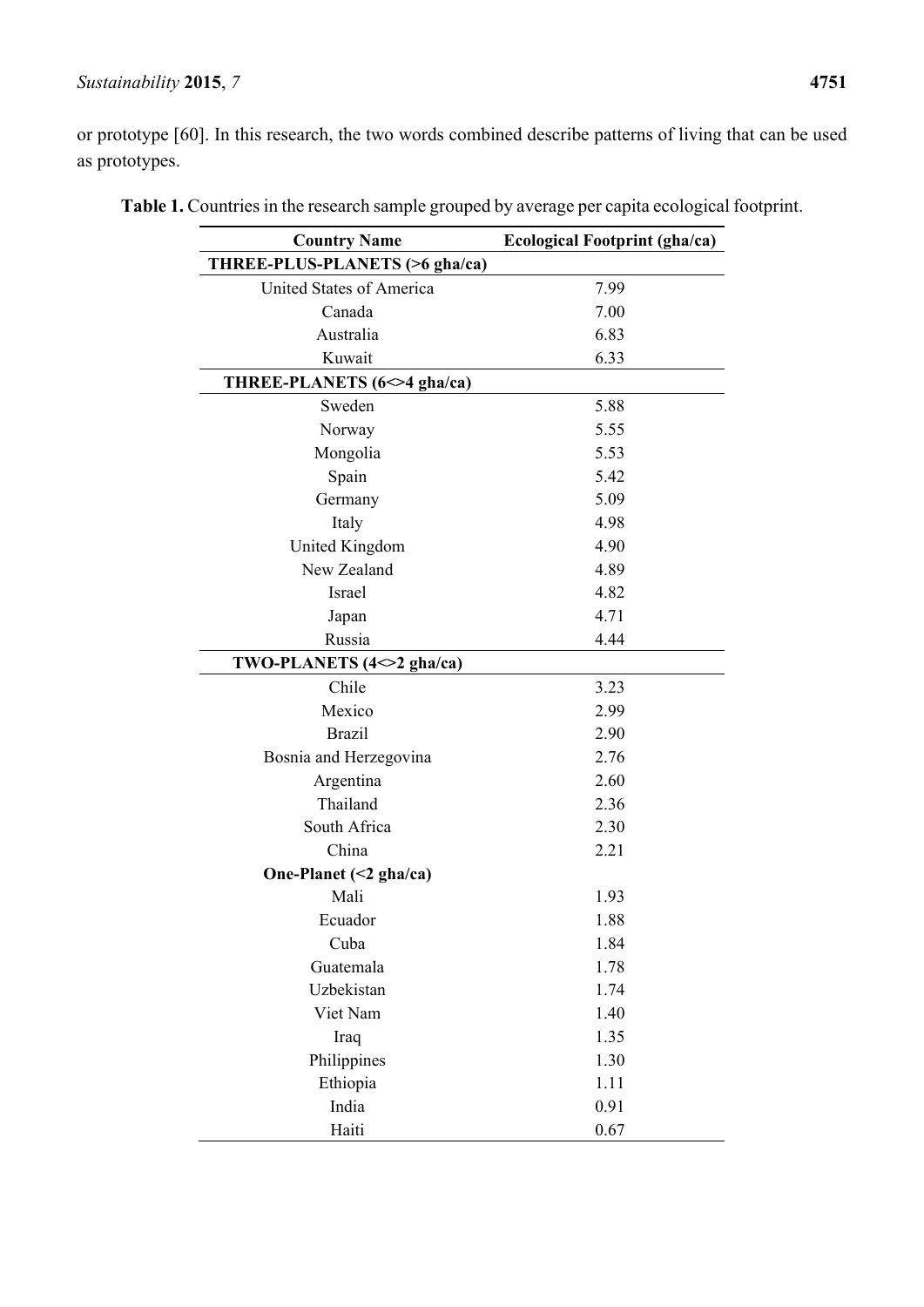#### **3. Results and Discussion**

Table 2 (modified from Moore [23]) reveals that the three-plus-planet countries have the highest levels of consumption across virtually all domains of consumption. They also have the highest human development index rating, a metric comprising socio-economic indicators including education, health and income [61]. In general, the progression from high to low consumption correlates with the archetype groupings, where the lowest levels of consumption and human development are associated with the one-planet archetype. Nevertheless, there are some exceptions within and between the archetypes that reveal important opportunities for further investigation. For example, many of the countries in the three-planet archetype, e.g., Germany and Japan, achieve commensurate levels of education and longevity with countries in the three-plus archetype. This implies that past a certain point, consumption is not directly correlated with human development outcomes. This finding is corroborated in the literature [62]. Also, some countries in the one-planet archetype, e.g., Ecuador and Cuba, achieve a high human development index commensurate with that of the three-planet archetype [54,59].

| Component                                             | <b>Three-Plus-Planets</b> | <b>Three-Planets</b> | <b>Two-Planets</b> | <b>One-Planet</b> |                      |
|-------------------------------------------------------|---------------------------|----------------------|--------------------|-------------------|----------------------|
|                                                       | $($ >6 gha/ca)            | $(6-4)$ gha/ca)      | $(4-2)$ gha/ca)    | $(\leq 2$ gha/ca) | <b>World Average</b> |
| Ecological Footprint (gha/ca)                         | 7.04                      | 5.11                 | 2.76               | 1.45              | 2.21                 |
| Carbon Footprint (tCO2/ca)                            | 19                        | 9                    | $\overline{4}$     | 1.5               | 4.1                  |
| Food                                                  |                           |                      |                    |                   |                      |
| (t/ca)                                                | 0.693                     | 0.857                | 0.693              | 0.548             | n/a                  |
| Daily caloric supply                                  | 3525                      | 3240                 | 2893               | 2424              | 2809                 |
| <b>Buildings</b> (kWh/ca)                             | 14,381                    | 8850                 | 2545               | 692               | 2596                 |
| Built Area $(m^2/ca)$                                 | 51                        | 29                   | 13                 | 8                 | $10\,$               |
| Consumables                                           |                           |                      |                    |                   |                      |
| (Paper $t$ /ca)                                       | 0.2                       | 0.2                  | 0.1                | 0.01              | 0.1                  |
| and Wastes                                            |                           |                      |                    |                   |                      |
| (solid waste t/ca)                                    | 0.55                      | n/a                  | 0.41               | 0.25              | n/a                  |
| Transportation                                        |                           |                      |                    |                   |                      |
| Vehicle/ca                                            | 0.5                       | 0.5                  | 0.28               | 0.004             | 0.1                  |
| Vehicle kmT/ca                                        | 9482                      | 5550                 | 1265               | 582               | 2600                 |
| Air kmT/ca                                            | 3622                      | 2264                 | 484                | 125               | 564                  |
| Transit Ridership                                     | 10%                       | 20%                  | 24%                | 19%               | n/a                  |
| Water                                                 |                           |                      |                    |                   |                      |
| (m <sup>3</sup> /ca)                                  | 1159                      | 498                  | 702                | 822               | 632                  |
| % domestic                                            | 23%                       | 24%                  | 13%                | 9%                | 10%                  |
| <b>Human Development</b>                              |                           |                      |                    |                   |                      |
| Life Expectancy (years)                               | 79                        | 79                   | 71                 | 66                | 67                   |
| Education (years)                                     | 16                        | 16                   | 14                 | 11                | 12                   |
| Literacy Rate (%)                                     | 98                        | 99                   | 94                 | 72                | n/a                  |
| <b>Affluence</b><br>Gross National Income (PPP \$/ca) | 38,953                    | 29,996               | 10,023             | 5207              | n/a                  |

**Table 2.** Summary of consumption data by lifestyle archetype.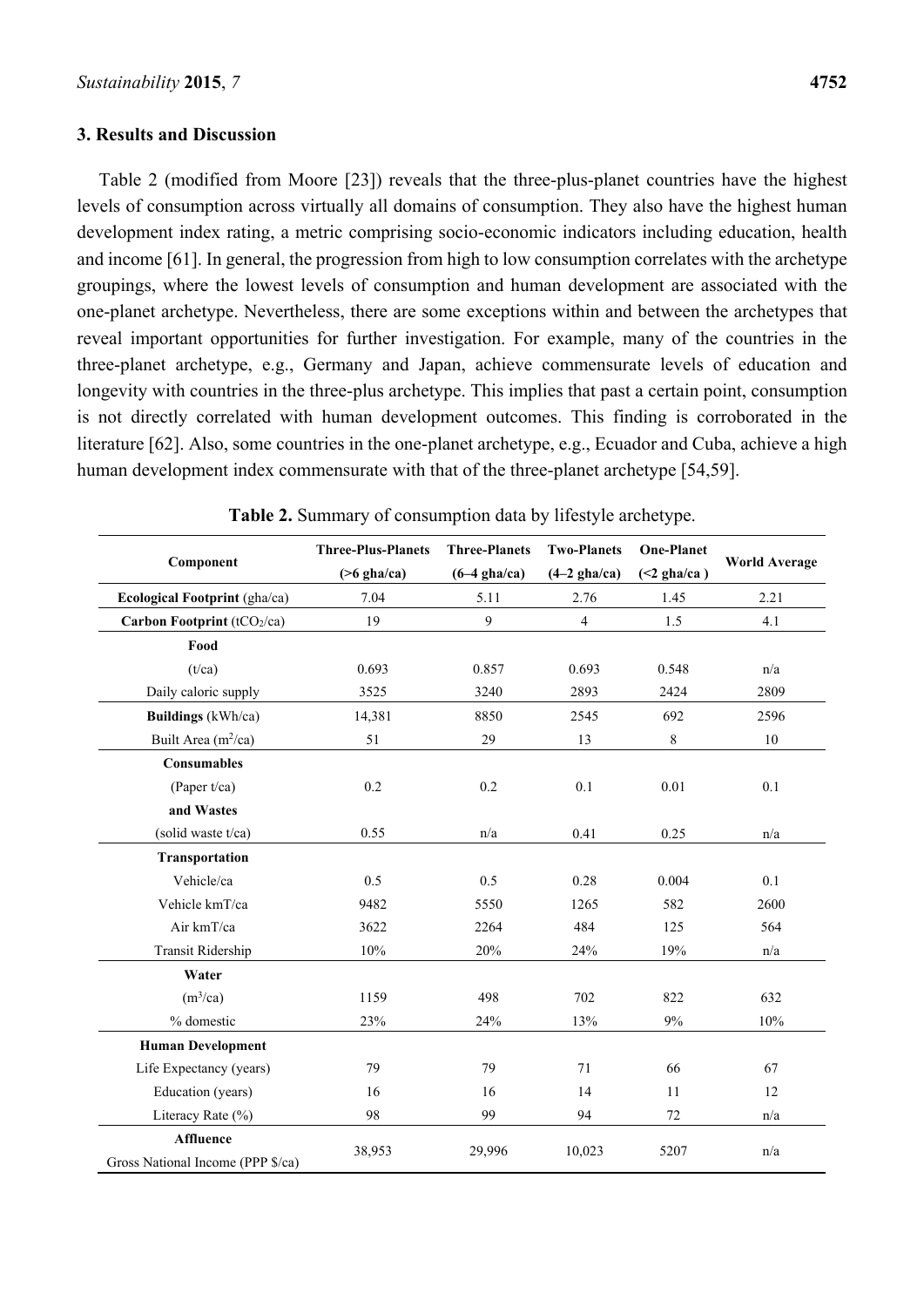There is general correlation across the archetypes such that the higher the ecological footprint, the higher is the carbon footprint, caloric intake, building energy use, dwelling space, vehicle ownership, vehicle and air kilometers travelled, residential water consumption, longevity, literacy and income. While not a surprising finding in and of itself, there are also some intriguing nuances. For example, total amount of food consumed is not strongly correlated with the ecological footprint, implying that the type of food eaten in the diet plays a greater role in influencing the footprint than the amount of food consumed. For example, the per capita tonnage of food consumed in the three-plus archetype is equivalent to that of the two-planet archetype and both are lower than that of the three-planet archetype. This observation is corroborated in the literature, with specific attention given to the role that consumption of meat plays in influencing high ecological footprint outcomes for affluent societies [16]. By contrast, although the tonnage of food consumed in the two-planet archetype is similar to that of the three-plus archetype, the two-planet archetype is characterized by a greater reliance on carbohydrates in the diet (see Tables 3 and 4 below). Similarly, the total amount of water consumed is not strongly correlated with the ecological footprint, but percentage of water allocated to residential consumption is. Finally, there is weak correlation between transit ridership and the ecological footprint. This is probably due to the fact that for very poor societies, walking supersedes transit as a dominant form of transportation [63].

Table 3 (originally presented in Moore [23]) comprises a summary of statistical data and a description of average lifestyles within the one-planet countries studied. Data is from: CIA [58], FAO [40–47], World Bank [55,64,65], UN Habitat [52], WRI [54], Worldmapper [53], ICAO [56], Menzel and D'Aluisio [48], Menzel and Mann [51].

Table 4 comprises a summary of statistical data and a description of average lifestyles within the two-planet countries studied. The same statistical data sources are used as for Table 3.

Table 5 comprises a summary of statistical data and a description of average lifestyles within the three-planet countries studied. The same statistical data sources are used as for Table 3 above. Note that because of the small sample of cases comprising lifestyles at more than three-planet living, an individual profile is not presented. The reader can reasonably assume that qualitative descriptions for the more than three-planet lifestyle would generally follow those of the three-planet, albeit at higher levels of quantitatively measured consumption.

Reflecting on the data captured in Tables 2–5, it is clear that low consumption is correlated with low ecological footprints. Through the lifestyle archetypes analysis, and the data presented in Table 3 specifically, it is now possible to identify specific values for consumption in food, buildings, consumables, transportation, and water that align with the global, per capita, ecological carrying capacity goal of one-planet living. These data can be used as consumption benchmarks to help identify whether per capita household consumption across the city, or within specific parts of a city, align with or exceed global per capita ecological carrying capacity. As such, these data can provide a useful template to help governments and citizens identify what actions might be appropriate to take in an effort to reduce their own ecological footprint. The data could also be used to complement urban metabolism studies that capture the average energy and materials flows of a city for multiple sectors, including residential, commercial, institutional and industrial. The data can also help identify those aspects of household consumption that are driven by socio-economic factors, such as diet or air travel, for which urban policy directed at land use and built environment are ineffectual. Finally, in comparing the average consumption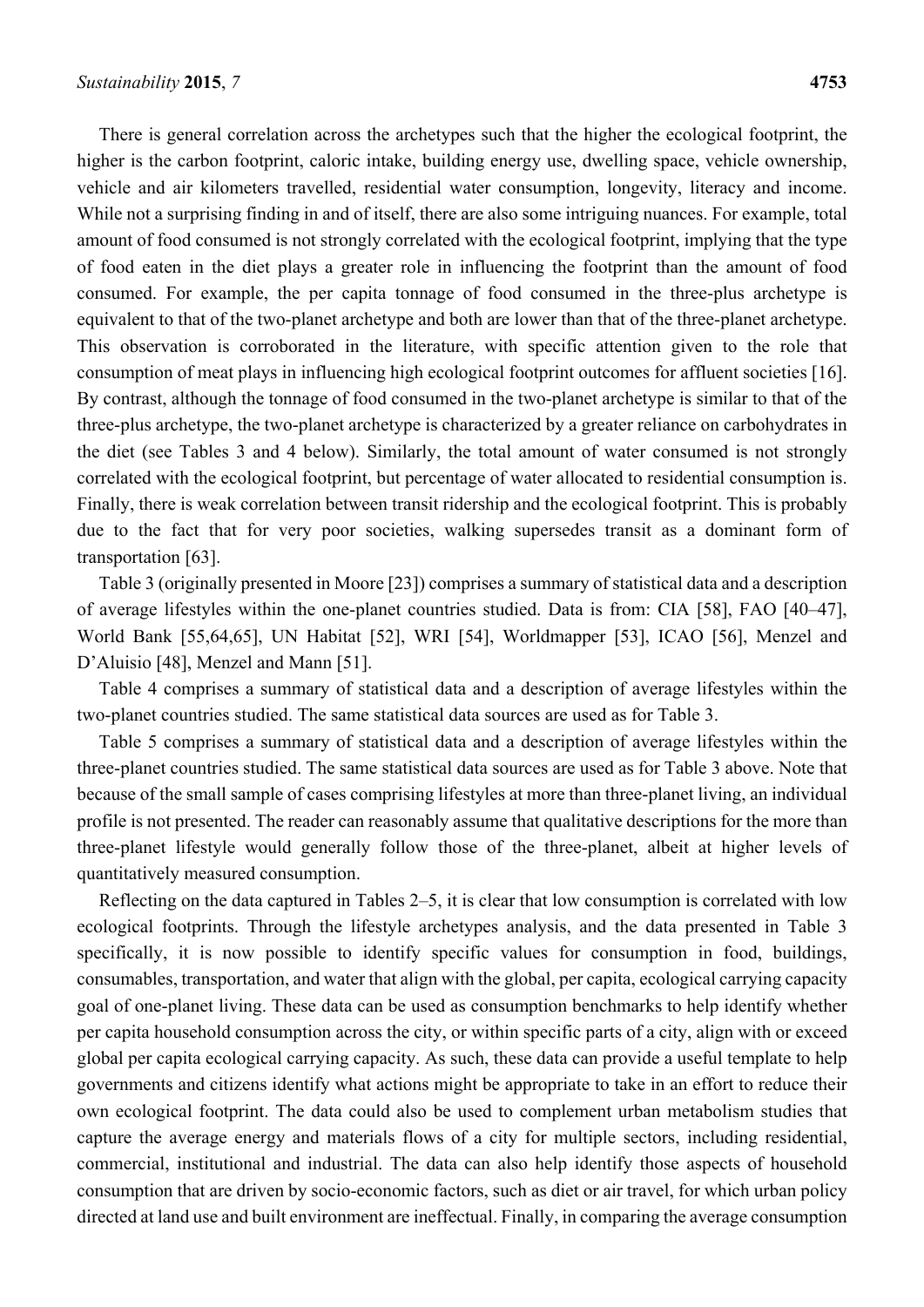patterns of households within a given city to those developed in this research for the one-planet, two-planet and three-planet lifestyle archetypes, city officials and citizens have a means by which to identify how their local consumption patterns map to those in the various archetypes. They can also identify the general magnitude of reductions that would be needed across the domains of food, buildings, consumables, transportation, and water in order to move towards the ecologically sustainable one-planet living archetype.

| Component                          | Consumption (units/ca/year)                                                                                                                                                                                                         | <b>Comments</b>                                                                                                                                                                                                                                                                                                                                                            |  |
|------------------------------------|-------------------------------------------------------------------------------------------------------------------------------------------------------------------------------------------------------------------------------------|----------------------------------------------------------------------------------------------------------------------------------------------------------------------------------------------------------------------------------------------------------------------------------------------------------------------------------------------------------------------------|--|
| <b>Ecological Footprint</b>        | 1.45 gha                                                                                                                                                                                                                            | Ecological footprint values range from 0.67 to 1.93 gha/ca.                                                                                                                                                                                                                                                                                                                |  |
| Carbon Dioxide<br>Emissions        | $1.5$ t $CO2$                                                                                                                                                                                                                       | Includes total country emissions amortized over the entire<br>population. Emissions range from 0.1 to 5 tCO <sub>2</sub> /ca.<br>Approximately $0.2$ tCO <sub>2</sub> /ca can be attributed to emissions<br>from home heating and electrification.                                                                                                                         |  |
| Food                               | 548 kg<br>Includes: meat 21 kg                                                                                                                                                                                                      | The diet is predominantly vegetarian with 40%-60% of<br>daily energy supplied from cereal crops and 4%-7% from<br>meat. Average daily consumption is 2424 calories.<br>Approximately 66% of total income is spent on food,<br>supplemented by subsistence agriculture. With the<br>exceptions of Ecuador and Cuba, malnutrition and food<br>insecurity remain a challenge. |  |
| <b>Buildings and Built</b><br>Area | $8 \text{ m}^2$<br>692 kWh<br>0.2 toe (Measures the amount of<br>primary energy from all sources<br>consumed by the residential sector<br>(excluding transportation) in unit<br>of tonnes of oil equivalent (toe))<br>$0.2$ t $CO2$ | Less than half the population $(45%)$ is urban, with<br>approximately 5 people per household. Approximately<br>70% of the urban population has access to sanitation<br>services and infrastructure.                                                                                                                                                                        |  |
| Consumables and<br>Wastes          | 0.3 radio<br>0.2 telephone<br>$0.2$ TV<br>0.02 computer<br>10 kg paper<br>247 kg waste                                                                                                                                              | There is no disposable income. Most consumable items are<br>shared both within and among households. Many items are<br>re-purposed and reused.                                                                                                                                                                                                                             |  |
| Transportation                     | 0.02 vehicles<br>582 VkmT<br>125 AkmT                                                                                                                                                                                               | There is low to no ownership of motorized passenger<br>vehicles. Approximately 19% of the population uses public<br>transit for commuting purposes. Personal motorized vehicle<br>travel averages 582 km/ca and air travel 125 km/ca.                                                                                                                                      |  |
| Water                              | $74 \text{ m}^3$                                                                                                                                                                                                                    | Only 9% of total water consumption (822 m <sup>3</sup> /ca/year) is<br>utilized for domestic purposes.                                                                                                                                                                                                                                                                     |  |
| Human Development                  | 0.544 HDI                                                                                                                                                                                                                           | With the exceptions of Cuba and Ecuador, the<br>Human Development Index ranges from low (0.430)<br>to medium $(0.595)$ .                                                                                                                                                                                                                                                   |  |

| Table 3. International profile of one-planet living (under 2.0 gha/ca). |
|-------------------------------------------------------------------------|
|-------------------------------------------------------------------------|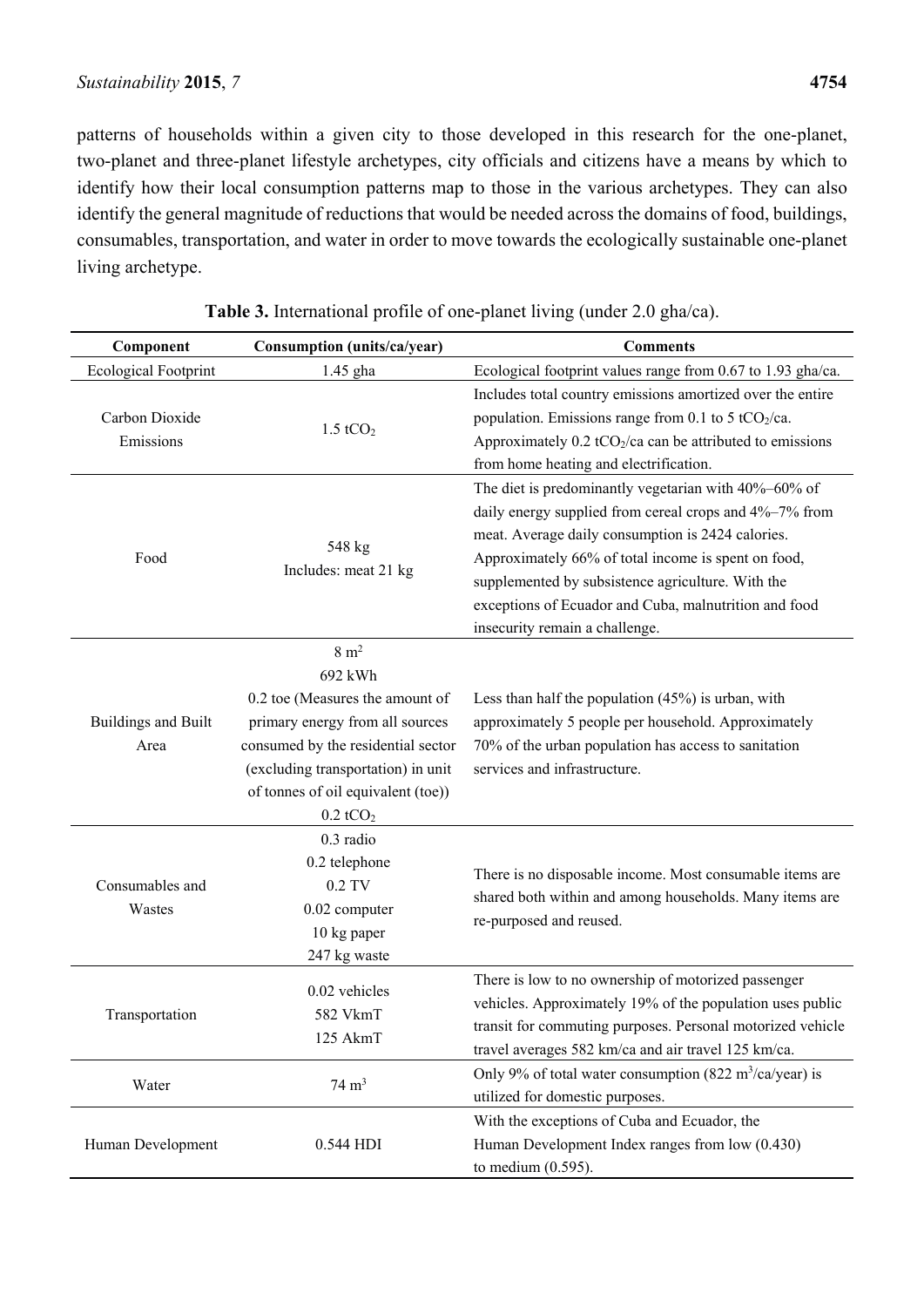| Component                          | Consumption (units/ca/year)                                                                                                                                                                                                           | <b>Comments</b>                                                                                                                                                                                                                                           |  |  |
|------------------------------------|---------------------------------------------------------------------------------------------------------------------------------------------------------------------------------------------------------------------------------------|-----------------------------------------------------------------------------------------------------------------------------------------------------------------------------------------------------------------------------------------------------------|--|--|
| <b>Ecological Footprint</b>        | 2.76 gha                                                                                                                                                                                                                              | Ecological footprint values range                                                                                                                                                                                                                         |  |  |
|                                    |                                                                                                                                                                                                                                       | from 2.21 to 3.23 gha/ca.                                                                                                                                                                                                                                 |  |  |
| Carbon Dioxide<br>Emissions        | 4tCO <sub>2</sub>                                                                                                                                                                                                                     | Includes total country emissions amortized over the<br>entire population. Emissions range from 2 to 8 tCO <sub>2</sub> /ca.<br>Approximately $0.2$ tCO <sub>2</sub> /ca can be attributed to<br>emissions from home heating and electrification.          |  |  |
| Food                               | 693 kg<br>Includes: meat 29 kg                                                                                                                                                                                                        | The diet is predominantly vegetarian with 30%-46% of<br>daily energy supplied from cereal crops and 8%-16%<br>from meat. Average daily consumption is 2893 calories.<br>Approximately 30% of total income is spent on food.                               |  |  |
| <b>Buildings and Built</b><br>Area | $13 \text{ m}^2$<br>2545 kWh<br>0.2 toe (Measures the amount of<br>primary energy from all sources<br>consumed by the residential sector<br>(excluding transportation) in unit<br>of tonnes of oil equivalent (toe))<br>$0.2$ t $CO2$ | Almost two thirds of the population $(64%)$ is urban,<br>with approximately 4 people per household living in<br>relatively high density urban form. Approximately<br>76% of the urban population has access to sanitation<br>services and infrastructure. |  |  |
| Consumables and<br>Wastes          | $0.42$ radio<br>0.6 telephone<br>1.3 TV<br>0.07 computer<br>100 kg paper<br>374 kg waste                                                                                                                                              | Approximately 60% of income is disposable. Most<br>consumable items are shared both within and among<br>households. Many items are re-purposed and reused.                                                                                                |  |  |
| Transportation                     | 0.28 vehicles<br>1265 VkmT<br>484 AkmT                                                                                                                                                                                                | There is approximately one motor vehicle per<br>household. Approximately 24% of the population<br>uses public transit for commuting purposes. Personal<br>motorized vehicle travel averages 1265 km/ca and<br>air travel 484 km/ca.                       |  |  |
| Water                              | $91 \text{ m}^3$                                                                                                                                                                                                                      | Approximately 13% of total water consumption<br>(702 m <sup>3</sup> /ca/year) is utilized for domestic purposes.                                                                                                                                          |  |  |
| Human Development                  | 0.703 HDI                                                                                                                                                                                                                             | The Human Development Index ranges from<br>$(0.601)$ to $(0.780)$ .                                                                                                                                                                                       |  |  |

**Table 4.** International profile of two-planet living (between 2.0 gha/ca and 3.4 gha/ca).

Reflecting on the data captured in Tables 2–5, it is clear that low consumption is correlated with low ecological footprints. Through the lifestyle archetypes analysis, and the data presented in Table 3 specifically, it is now possible to identify specific values for consumption in food, buildings, consumables, transportation, and water that align with the global, per capita, ecological carrying capacity goal of one-planet living. These data can be used as consumption benchmarks to help identify whether per capita household consumption across the city, or within specific parts of a city, align with or exceed global per capita ecological carrying capacity. As such, these data can provide a useful template to help governments and citizens identify what actions might be appropriate to take in an effort to reduce their own ecological footprint. The data could also be used to complement urban metabolism studies that capture the average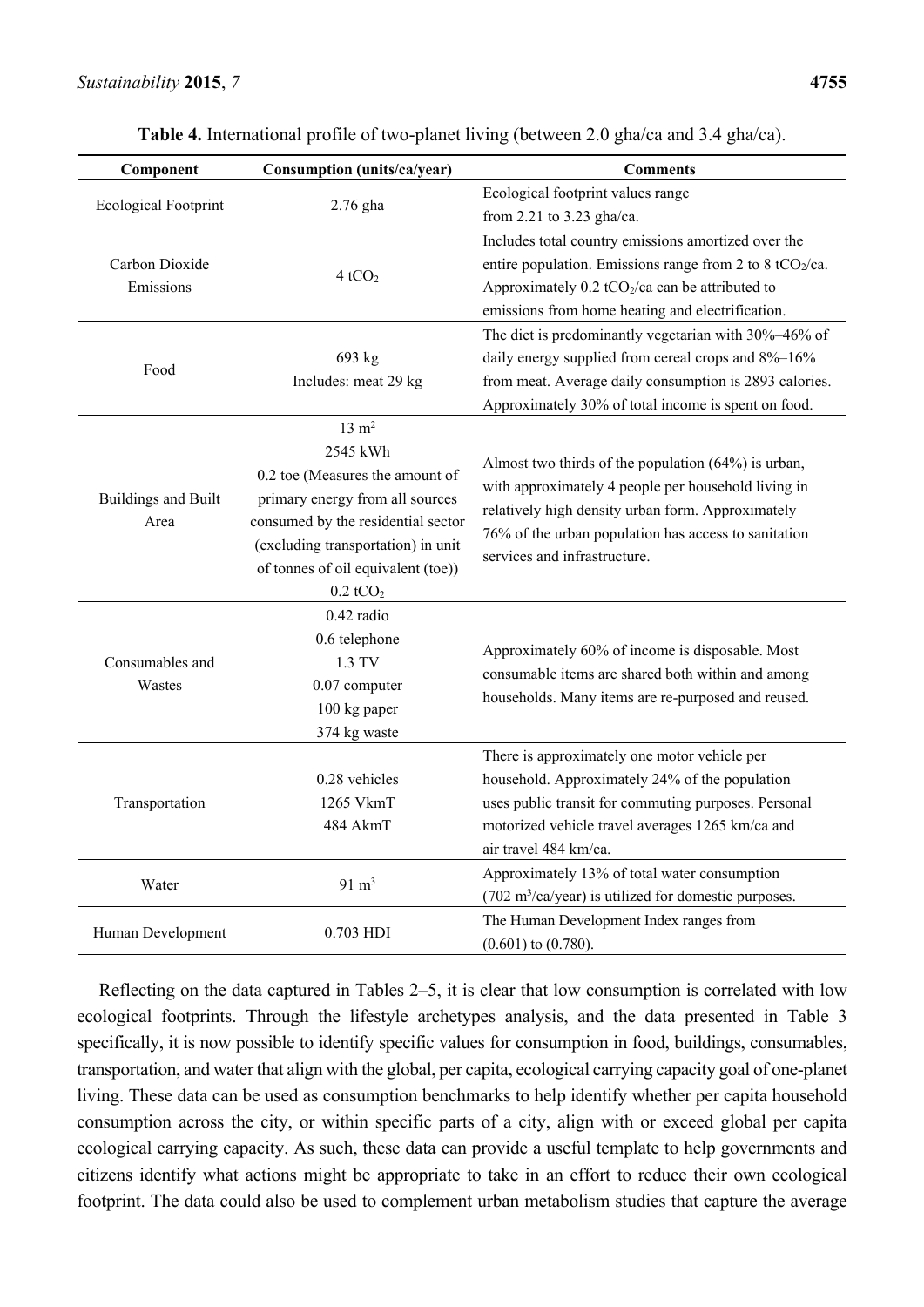energy and materials flows of a city for multiple sectors, including residential, commercial, institutional and industrial. The data can also help identify those aspects of household consumption that are driven by socio-economic factors, such as diet or air travel, for which urban policy directed at land use and built environment are ineffectual. Finally, in comparing the average consumption patterns of households within a given city to those developed in this research for the one-planet, two-planet and three-planet lifestyle archetypes, city officials and citizens have a means by which to identify how their local consumption patterns map to those in the various archetypes. They can also identify the general magnitude of reductions that would be needed across the domains of food, buildings, consumables, transportation, and water in order to move towards the ecologically sustainable one-planet living archetype.

| $IsI_i(p)$ Component        | Consumption (units/ca/year)                   | <b>Comments</b>                                                                      |  |  |
|-----------------------------|-----------------------------------------------|--------------------------------------------------------------------------------------|--|--|
|                             |                                               | Ecological footprint values range from 4.82                                          |  |  |
| <b>Ecological Footprint</b> | 5.11 gha                                      | to $5.88$ gha/ca.                                                                    |  |  |
|                             |                                               | Includes total country emissions amortized over                                      |  |  |
| Carbon Dioxide              |                                               | the entire population. Emissions range from 5 to                                     |  |  |
| Emissions                   | $9$ tCO <sub>2</sub>                          | 11 tCO <sub>2</sub> /ca. Approximately 0.7 tCO <sub>2</sub> /ca can be               |  |  |
|                             |                                               | attributed to emissions from home heating and                                        |  |  |
|                             |                                               | electrification.                                                                     |  |  |
|                             |                                               | Increasing amounts of processed food, including                                      |  |  |
| Food                        | 857 kg                                        | bottled beverages, comprise the diet. Average daily                                  |  |  |
|                             | Includes: meat 25 kg                          | consumption is 3240 calories. Approximately 20%                                      |  |  |
|                             |                                               | of total income is spent on food.                                                    |  |  |
|                             | $29 \text{ m}^2$                              |                                                                                      |  |  |
|                             | 8850 kWh                                      | Approximately 75% of the population is urban,                                        |  |  |
| <b>Buildings and Built</b>  | 0.6 toe (Measures the amount of primary       | with approximately 3 people per household. Over                                      |  |  |
| Area                        | energy from all sources consumed by the       | 95% of the urban population has access to<br>sanitation services and infrastructure. |  |  |
|                             | residential sector (excluding transportation) |                                                                                      |  |  |
|                             | in unit of tonnes of oil equivalent (toe))    |                                                                                      |  |  |
|                             | $0.7$ t $CO2$                                 |                                                                                      |  |  |
|                             | 0.68 radio                                    |                                                                                      |  |  |
|                             | 0.8 telephone                                 | Approximately 60% of income is disposable.                                           |  |  |
| Consumables and             | 0.6 TV                                        | Most consumable items are shared both within                                         |  |  |
| Wastes                      | 0.32 computer                                 | and among households. Many items are                                                 |  |  |
|                             | 200 kg paper                                  | re-purposed and reused.                                                              |  |  |
|                             | 450 kg waste                                  |                                                                                      |  |  |
|                             | 0.5 vehicles                                  | There is more than one motor vehicle per                                             |  |  |
| Transportation              | 5550 VkmT                                     | household. Approximately 20% of the population                                       |  |  |
|                             | $2264$ AkmT                                   | uses public transit for commuting purposes.                                          |  |  |
|                             |                                               | Personal motorized vehicle travel averages<br>5550 km/ca and air travel 2264 km/ca.  |  |  |
|                             |                                               | Approximately 24% of total water consumption                                         |  |  |
| Water                       | $120 \text{ m}^3$                             | $(498 \text{ m}^3/\text{ca/year})$ is utilized for domestic purposes.                |  |  |
|                             |                                               | The Human Development Index ranges from                                              |  |  |
| Human Development           | 0.849 HDI                                     | $(0.733)$ to $(0.940)$ .                                                             |  |  |

**Table 5.** International profile of three-planet living (between 3.4 gha/ca and 6.0 gha/ca).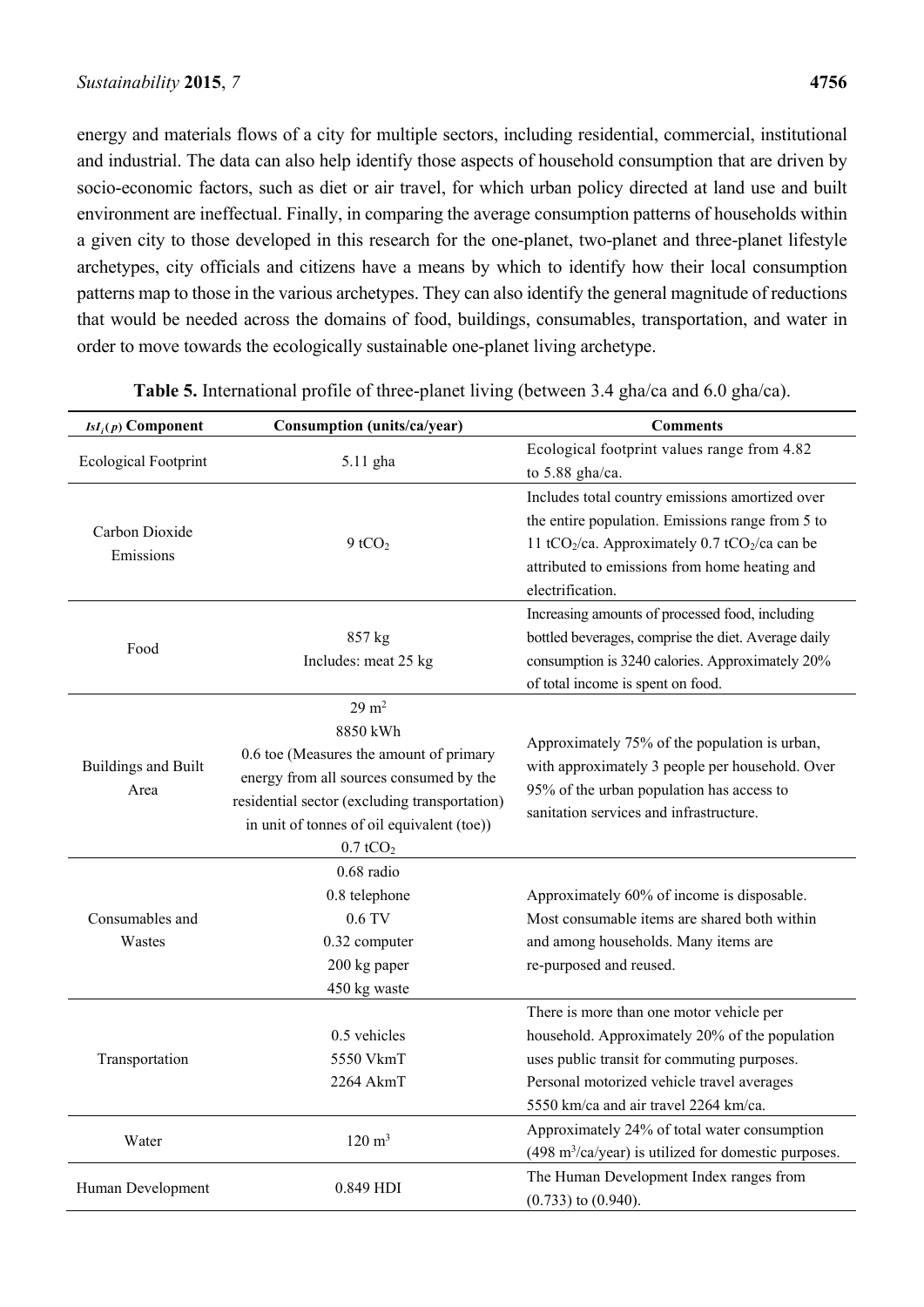I can also now answer the question: how big is the gap between world average per capita household consumption and what would be needed to stay within global ecological carrying capacity. Table 2 presents the consumption benchmarks associated with global average consumption as well as that associated with one-planet living. Recall that one-planet living requires an average demand on nature's services no greater than 1.7 gha/ca. According to Table 2, the world average ecological footprint is 2.21 gha/ca. This means that the global average ecological footprint would need to be reduced 23% (down 0.51 gha/c from 2.21 gha/ca). If I were to use the one-planet archetype presented in Table 2 as the benchmark value then the reduction would be 34% (down 0.76 gha/ca from 2.21). This difference can be attributed to the characteristics of the limited sample size used to compile the consumption benchmarks in the one-planet lifestyle archetype. Future research encompassing a broader sample size is needed to narrow the discrepancy. Nevertheless, the findings point towards a reduction somewhere between one-third and one-quarter of current average ecological footprint that would be needed to bring the global population in alignment with global per capita ecological carrying capacity.

Following this same procedure, I can also estimate the dimensions of transformation needed in per capita household consumption to achieve urban sustainability in each consumption domain, including the overall carbon footprint. The following reductions would be needed to close the gap between world average per capita household consumption and ecological carrying capacity: 63% reduction in the average per capita carbon footprint, a 14% reduction in average per capita caloric intake, a 73% reduction in household energy consumption, a 20% reduction in per capita dwelling space, a 96% reduction in per capita motor vehicle ownership, a 78% reduction in per capita vehicle kilometres travelled, and a 79% reduction in per capita air kilometres travelled.

Although these only represent rough estimates, the magnitude of reduction begins to demonstrate a pattern somewhat reminiscent of the 80% to 90% reductions in energy and materials throughput identified by von Weizsäcker *et al.* [12] and Rees [28]. Of course, the magnitude of reduction would be greater for that portion of the global population consuming at levels commensurate with the two-planet, three-planet and three-plus planet lifestyle archetypes respectively (see Table 6).

While food often represents one of the most significant components in ecological footprint assessments of cities [16,23,35]; the research points to more traditional foci on buildings and transportation as areas where the greatest transformations would be needed, including in air travel which falls outside the influence of the built environment. Consumables and to a lesser extent the wastes associated with their use also represent important opportunities for transformation. However, with only one category for consumable products represented in this analysis, *i.e.*, paper, it would be premature to speculate on whether it represents a significant opportunity for transformation. Further research to characterize a broader range of consumable products across the archetypes could benefit this line of inquiry. Qualitative descriptions of the lifestyle archetypes (see Tables 2–5) characterize several appliances commonly found in households, all of which use energy to operate. Because the research already captures energy use in buildings as a distinct category, I have not included appliances in Table 6 to avoid double-counting or overstating their importance. Water, although scarce in many parts of the world, does not seem to have a significant impact on ecological footprint assessments because of the assumption that the water molecule itself is not taken out of the global hydrological cycle as it passes through households in cities [66]. What is counted in EFA is the disturbed land area associated with water provisioning (e.g., a man-made reservoir) and the energy associated with the treatment and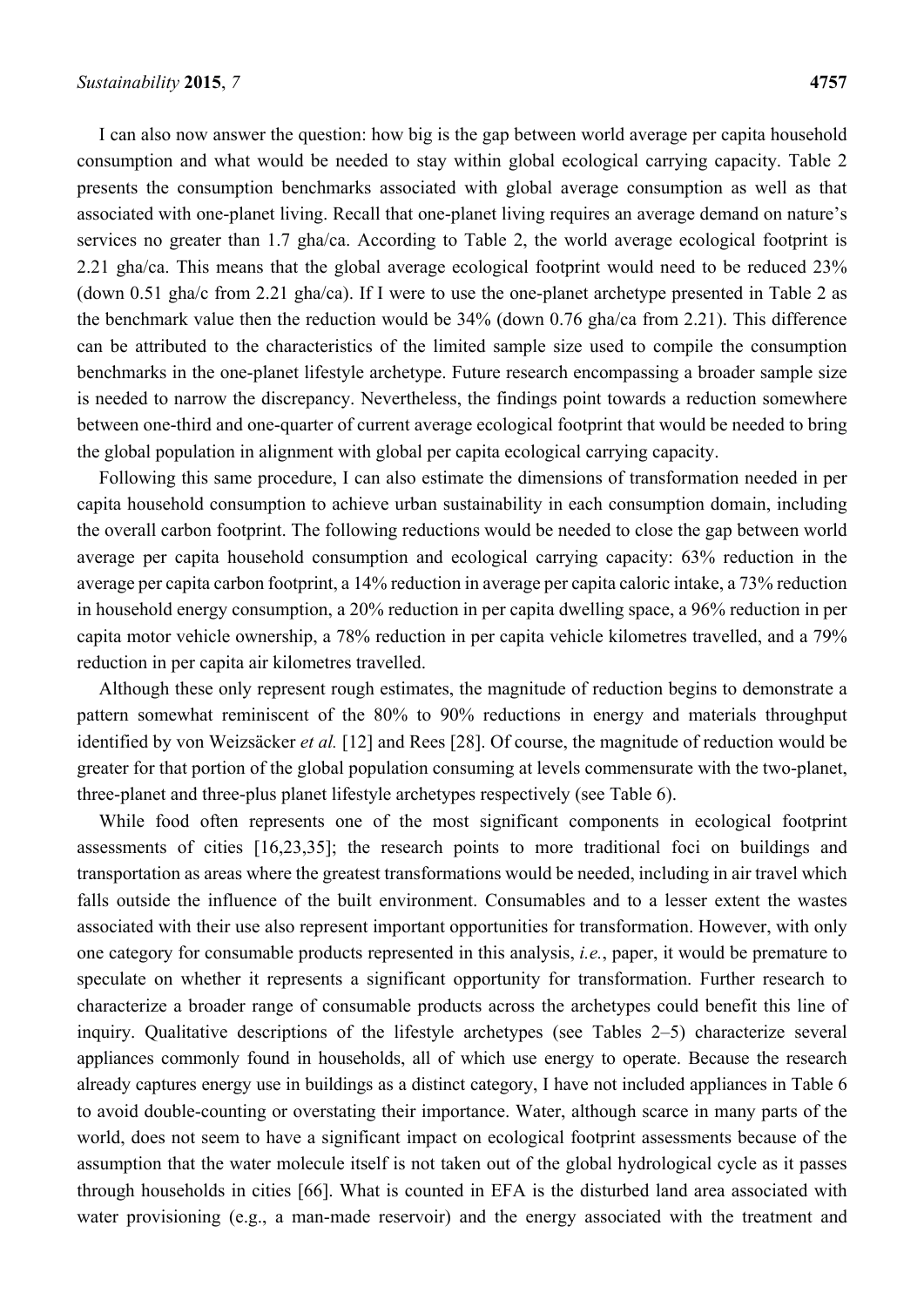conveyance of water [66]. This could explain the stronger correlation between urban sustainability and water use as a percentage of domestic consumption, based on the assumption that all urban water supplies rely to some degree on energy for treatment and conveyance. Further investigation into the domains of consumption and the dimensions of transformation that would be needed to achieve urban sustainability are clearly warranted.

|                               | <b>Three-Plus-Planets</b> | <b>Three-Planets</b> | <b>Two-Planets</b> | <b>One-Planet</b> |                      |
|-------------------------------|---------------------------|----------------------|--------------------|-------------------|----------------------|
| Component                     | $($ >6 gha/ca)            | $(6-4)$ gha/ca)      | $(4-2)$ gha/ca)    | $(\leq 2$ gha/ca) | <b>World Average</b> |
| Ecological Footprint (gha/ca) | $-79%$                    | $-72%$               | $-47%$             | 1.45              | $-34%$               |
| Carbon Footprint (tCO2/ca)    | $-92%$                    | $-83%$               | $-63%$             | 1.5               | $-63%$               |
| Food                          |                           |                      |                    |                   |                      |
| (t/ca)                        | $-21%$                    | $-36%$               | $-21%$             | 0.548             | n/a                  |
| Daily caloric supply          | $-31%$                    | $-25%$               | $-16%$             | 2424              | $-14%$               |
| <b>Buildings</b>              |                           |                      |                    |                   |                      |
| $(kWh/ca)$ and                | $-95%$                    | $-92%$               | $-73%$             | 692               | $-73%$               |
| Built Area $(m^2/ca)$         | $-90%$                    | $-72%$               | $-63%$             | 8                 | $-20%$               |
| <b>Consumables</b>            |                           |                      |                    |                   |                      |
| (Paper $t$ /ca)               | $-95%$                    | $-95%$               | $-90%$             | 0.01              | $-90%$               |
| and Wastes                    |                           |                      |                    |                   |                      |
| (solid waste t/ca)            | $-55%$                    | n/a                  | $-39%$             | 0.25              | n/a                  |
| Transportation                |                           |                      |                    |                   |                      |
| Vehicle/ca                    | $-99%$                    | $-99%$               | $-99%$             | 0.004             | $-96%$               |
| Vehicle kmT/ca                | $-94%$                    | $-90%$               | $-54%$             | 582               | $-78%$               |
| Air kmT/ca                    | $-97%$                    | $-94%$               | $-74%$             | 125               | $-79%$               |
| Transit Ridership             | $+9%$                     | $-1\%$               | $-5%$              | 19%               | n/a                  |
| Water                         |                           |                      |                    |                   |                      |
| (m <sup>3</sup> /ca)          | $-29%$                    | $+65%$               | $+16%$             | 822               | $+30%$               |
| % domestic                    | $-20%$                    | $-15%$               | $-4%$              | 9%                | $-1\%$               |

**Table 6.** Dimensions of transformation needed to achieve urban sustainability.

#### **4. Conclusions**

The research demonstrates a preliminary attempt to profile different levels of average per capita household consumption using lifestyle archetypes and correlating demand on nature's services using ecological footprint analysis. The research contributes new insights regarding what patterns of per capita household consumption in the domains of food, buildings, consumables, transportation, and water align with global per capita ecological carrying capacity, defined as one-planet living. Features of the one-planet living archetype include low per capita carbon dioxide emissions of 1.5 tCO<sub>2</sub>, a predominantly vegetarian diet of 2424 calories per capita per day, large households (e.g., five people on average) sharing a relatively small dwelling space  $(8 \text{ m}^2/\text{ca})$ , in which most appliance and consumable items, such as radios, telephones, televisions and computers are shared. There is low vehicle ownership (0.02 vehicles/ca), low vehicle kilometres travelled (582 km/ca), and very little travel by airplane (125 km/ca). To achieve per capita ecological carrying capacity, the global community would, on average, need to reduce its ecological footprint between 34% and 24%. Those societies at higher levels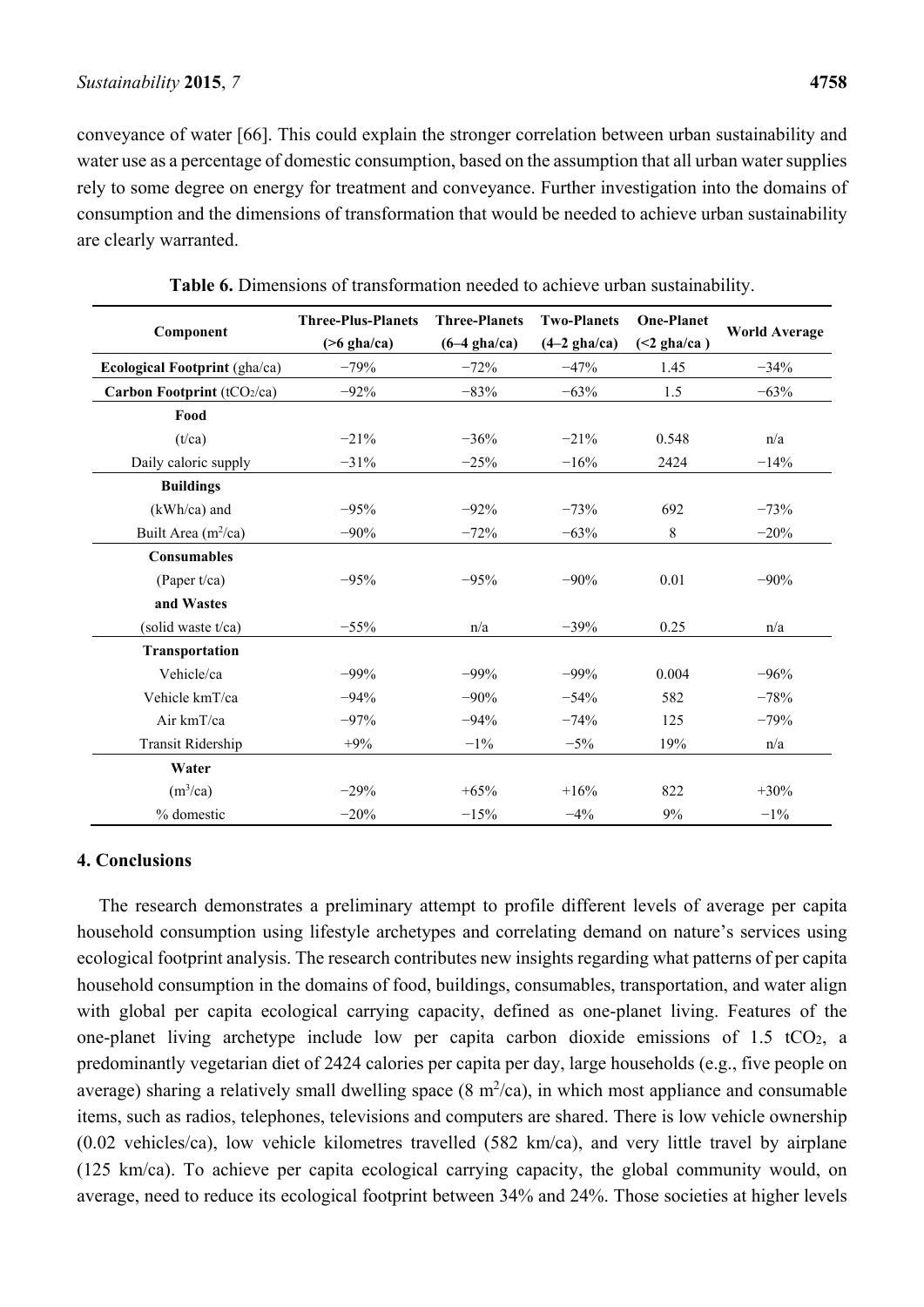of consumption would face much larger reductions than those already living close to the one-planet archetype. On average, the dimensions of transformation needed commensurate with ecological carrying capacity include: a 73% reduction in household energy use, a 96% reduction in motor vehicle ownership, a 78% reduction in per capita vehicle kilometres travelled, and a 79% reduction in air kilometres travelled.

Material flow analysis (MFA) is a useful tool for understanding the energy and material metabolism of a city and its per capita distribution across its resident population. However, these studies are costly and seldom performed. Fewer still are the studies that link that metabolism to the associated demands on nature's services using ecological footprint analysis. The use of lifestyle archetypes can provide a quick reference guide to help urban planners and policy makers understand whether, based on household or individual consumption data, their city is likely to fall within the one-planet, two-planet, three-planet (or above) demand on nature's services. The use of lifestyle archetypes can also help illuminate those aspects of per capita household consumption that fall outside the influence of policy changes affecting the built environment, e.g., dietary choices, air travel, and consumable purchases.

#### **Acknowledgments**

The research builds on findings from my Ph.D. research that was made possible through funding support from the Social Sciences and Humanities Research Council (SSHRC) Ph.D. Fellowship (752-2009-2166), the Pacific Institute for Climate Solutions Fellowship (10901), the British Columbia Pacific Century Graduate Scholarship (6413), the University of British Columbia Graduate Fellowship (6302).

The author thanks the reviewers who provided helpful feedback to improve the quality of the paper.

#### **Conflicts of Interest**

The author declares no conflict of interest.

## **References**

- 1. Folk, C. Respecting planetary boundaries and reconnecting to the biosphere. In *State of the World 2013: Is Sustainability Still Possible?* Starke, L., Ed.; Island Press: Washington, DC, USA, 2013; pp. 19–27.
- 2. Crutzen, P.J.; Steffen, W. How Long Have We Been in the Anthropocene Era? *Clim. Chang.* **2003**, *61*, 251–257.
- 3. UNPD (United Nations Department of Economics and Social Affairs, Population Division). World Urbanization Prospects: The 2009 Revision: File 2: Percentage of Population Residing in Urban Areas by Major Area, Region and Country, 1950–2050. Available online: http://esa.un.org/unpd/ wup/index.htm (accessed on 15 December 2009).
- 4. UNEP (United Nations Environment Program). City-Level Decoupling: Urban Resource Flows and the Governance of Infrastructure Transitions. 2013. Available online: http://www.unep.org/ resourcepanel/Publications/City-LevelDecoupling/tabid/106135/Default.aspx (accessed on 1 December 2014).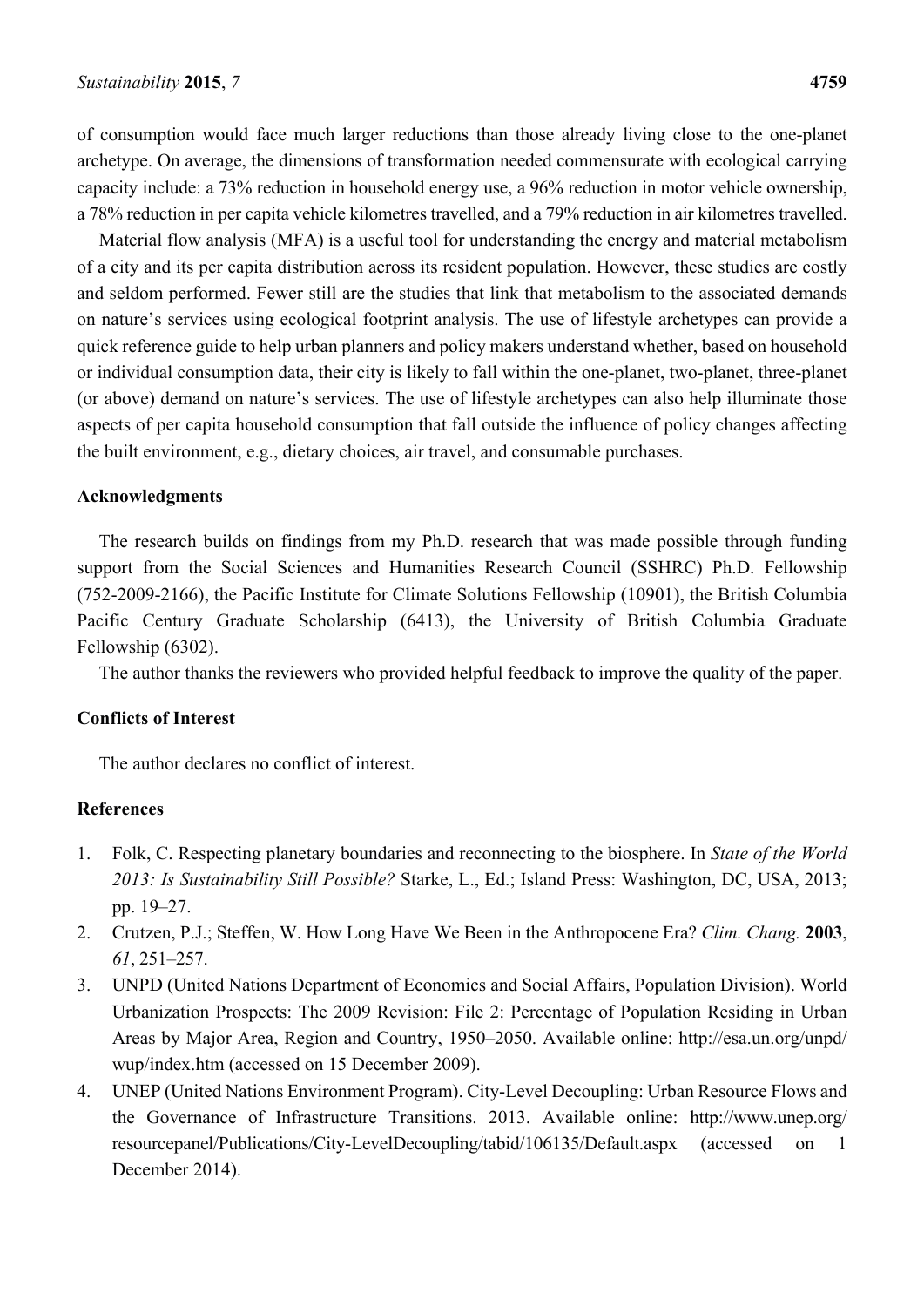- 5. Rees, W.E. Cities as dissipative structures: Global change and the vulnerability of cities. In *Sustainability Science: The Emerging Paradigm and the Urban Environment*; Weinstein, M.P., Turner, R.E., Eds.; Springer: New York, NY, USA, 2012; pp. 247–243.
- 6. Wackernagel, M.; Kitzes, J.; Moran, D.; Goldfinger, S.; Thomas, M. The ecological footprint of cities and regions: Comparing resource availability with resource demand. *Environ. Urban.* **2006**, *18*, 103–112.
- 7. McGranahan, G.; Satterthwaite, D. Urban centres: An assessment of sustainability. *Annu. Rev. Environ. Resour.* **2003**, *28*, 243–274.
- 8. Folke, C.; Jansson, A.; Larsson, J.; Costanza, R. Ecosystem appropriation by cities. *Ambio* **1997**, *26*, 167–172.
- 9. Rees, W.E. Understanding urban ecosystems: An ecological economics perspective. In *Understanding Urban Ecosystems*; Berkowitz, A., Nilon, C., Howleg, K., Eds.; Springer-Verlag: New York, NY, USA, 2003; pp. 115–136.
- 10. Downton, P. *Ecopolis: Architecture and Cities for a Changing Climate*; Springer: Dordrecht, The Netherlands, 2009.
- 11. Girardet, H. *Creating Sustainable Cities*; Green Books: Devon, UK, 1999.
- 12. Von Weizsäcker, E.; Hargroves, C.; Smith, M.; Desha, C.; Stasinopoulos, P. *Factor 5: Transforming the Global Economy through 80% Increase in Resource Productivity*; Earthscan: London, UK, 2009.
- 13. Browne, D.; O'Regan, B.; Moles, R. Material flow accounting in an Irish city region 1992e2002. *J. Clean. Prod.* **2011**, *19*, 967–976.
- 14. Kennedy, C.; Cuddihy, J.; Engel-Yan, J. The changing metabolism of cities*. J. Ind. Ecol.* **2007**, *11*, 43–59.
- 15. Sahely, H.R.; Dudding, S.; Kennedy, C.A. Estimating the urban metabolism of Canadian cities: Greater Toronto Area case study. *Can. J. Civil Eng.* **2003**, *30*, 468–483.
- 16. Hoyer, K.; Holden, E. Household consumption and ecological footprints in Norway: Does urban form matter? *J. Consum. Policy* **2003**, *26*, 327–349.
- 17. Warren-Rhodes, K.; Koenig, A. Ecosystem appropriation by Hong Kong and its implications for sustainable development. *Ecol. Econ.* **2001**, *39*, 347–359.
- 18. Newman, P.; Kenworthy, J. *Sustainability and Cities: Overcoming Automobile Dependence*; Island Press: Washington, DC, USA, 1999.
- 19. Wackernagel, M.; Rees, W.E. *Our Ecological Footprint: Reducing Human Impact on the Earth*; New Society Publishers: Gabriola Island, BC, Canada, 1996.
- 20. WWF (World Wide Fund for Nature). Living Planet Report 2010: Ecological Footprint Index, 2010. Available online: http://wwf.panda.org/about\_our\_earth/all\_publications/living\_planet\_report/ 2010 lpr/ (accessed on 2 August 2010).
- 21. Register, R. *Ecocities: Rebuilding Cities in Balance with Nature*; New Society Publishers: Gabriola Island, BC, Canada, 2006.
- 22. Register, R. *Ecocity Berkeley: Building Cities for a Healthy Future*; North Atlantic Books: Berkeley, CA, USA, 1987.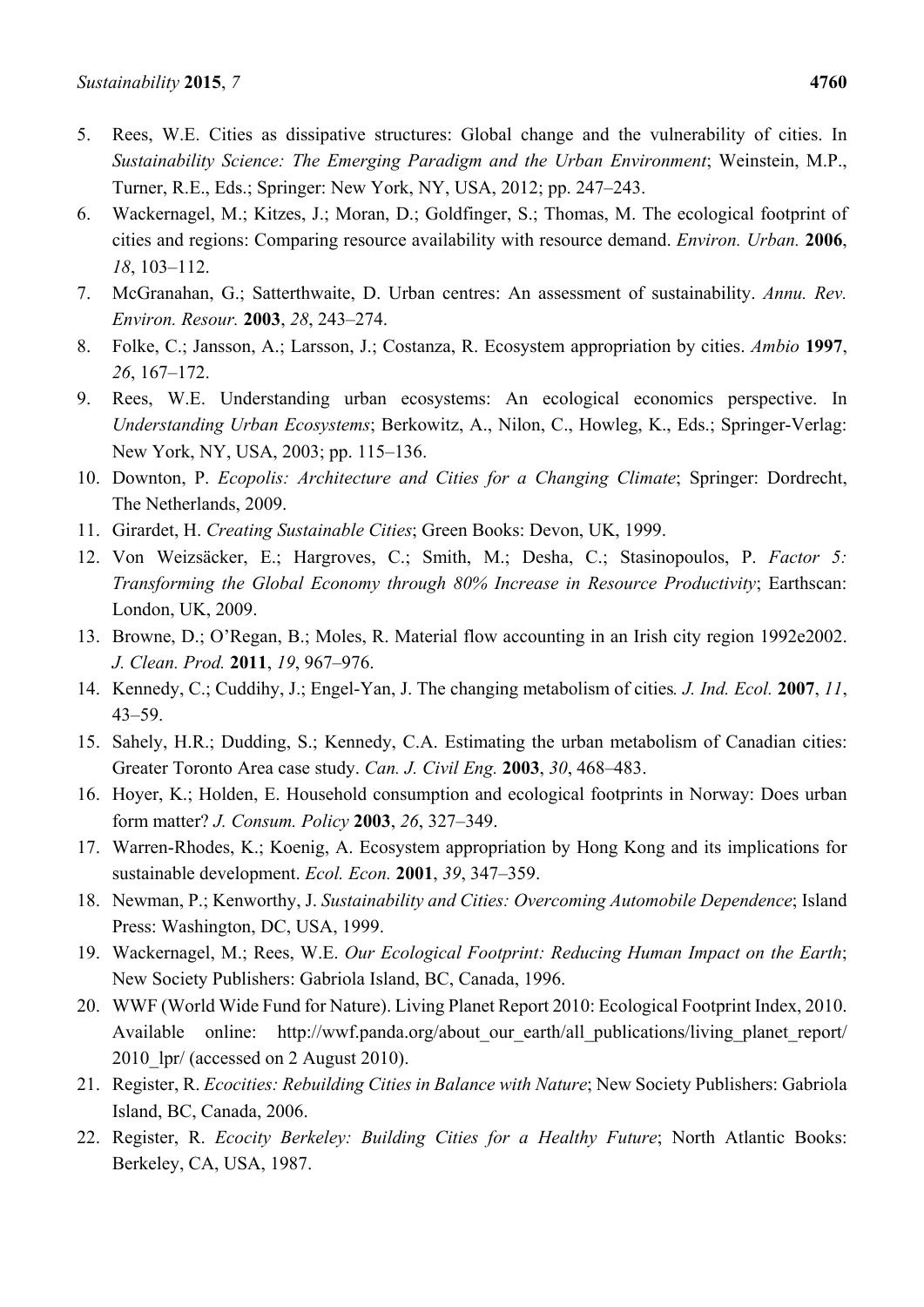- 23. Moore, J. Getting Serious about Sustainability: Exploring the Potential for One-Planet Living in Vancouver. Ph.D. Thesis, School of Community and Regional Planning, University of British Columbia, Vancouver, BC, Canada, 29 August 2013. Available online: http://elk.library.ubc.ca/ bitstream/handle/2429/44943/ubc 2013 fall moore jennie.pdf?sequence=1 (accessed on 14 November 2014).
- 24. Kissinger, M.; Rees, W.E. An interregional ecological approach for modelling sustainability in a globalizing world: Reviewing existing approaches and emerging directions. *Ecol. Model.* **2010**, *221*, 2615–2623.
- 25. Seyfang, G. *The New Economics of Sustainable Consumption*; Palgrave McMillan: New York, NY, USA, 2009.
- 26. Rees, W.E.; Moore, J. Ecological Footprints, Fair Earth-Shares and Urbanization. In *Living within a Fair Share Ecological Footprint*; Vale, R., Vale, B., Eds.; Earthscan from Routledge: London, UK, 2013; pp. 3–32.
- 27. Rees, W.E. Ecological footprints and appropriated carrying capacity: What urban economics leaves out. *Environ. Urban.* **1992**, *4*, 121–130.
- 28. Rees, W.E. Achieving sustainability: Reform or transformation? *J. Plan. Lit.* **1995**, *9*, 343–361.
- 29. Assadourian, E. Re-engineering cultures to create a sustainable civilization. In *State of the world 2013: Is Sustainability Still Possible?* Starke, L. Ed.; Island Press: Washington, DC, USA, 2013; pp. 113–125.
- 30. Timmer, V.; Prinet, E.; Timmer, D. *Sustainable Household Consumption: Key Considerations and Elements for a Canadian Strategy*; Office of Consumer Affairs; Industry Canada: Toronto, ON, Canada, 2009. Available online: http://www.consumerscouncil.com/site/consumers\_council\_of canada/assets/pdf/SHC\_Report.pdf (accessed on 1 December 2014).
- 31. WWF (World Wide Fund for Nature). Living Planet Report 2014. Available online: http://wwf.panda.org/about\_our\_earth/all\_publications/living\_planet\_report/ (accessed on 14 November 2014).
- 32. Ewing, B.; Goldfinger, S.; Oursler, A.; Reed, A.; Moore, D.; Wackernagel, W. *The Ecological Footprint Atlas 2009*; Global Footprint Network: Oakland, CA, USA, 2009. Available online: http://www.footprintnetwork.org/images/uploads/Ecological\_Footprint\_Atlas\_2009.pdf (accessed on 20 March 2012).
- 33. Desai, P.; Riddlestone, S. *Bioregional Solutions for Living on One Planet*; Schumarher Briefings; Green Books: Devon, UK, 2002.
- 34. WWF (World Wide Fund for Nature). Living planet report: Ecological footprint index: Footprint interactive graphic, 2010. Available online: http://www.panda.org/lpr/gfootprint (accessed on 28 January 2012).
- 35. Scotti, M.; Bondavalli, C.; Bodini, A. Ecological footprint as a tool for local sustainability: The municipality of Piacenza (Italy) as a case study. *Environ. Impact Assess. Rev.* **2009**, *29*, 39–50.
- 36. Wilson, J.; Anielski, M. *Ecological Footprints of Canadian Municipalities and Regions*; Federation of Canadian Municipalities: Ottawa, ON, Canada, 2005. Available online: http://www.fcm.ca/ Documents/reports/Ecological Footprints of Canadian Municipalities and Regions EN.pdf (accessed on 18 November 2014).
- 37. Wackernagel, M. The ecological footprint of Santiago de Chile. *Local Environ.* **1998**, *3*, 7–25.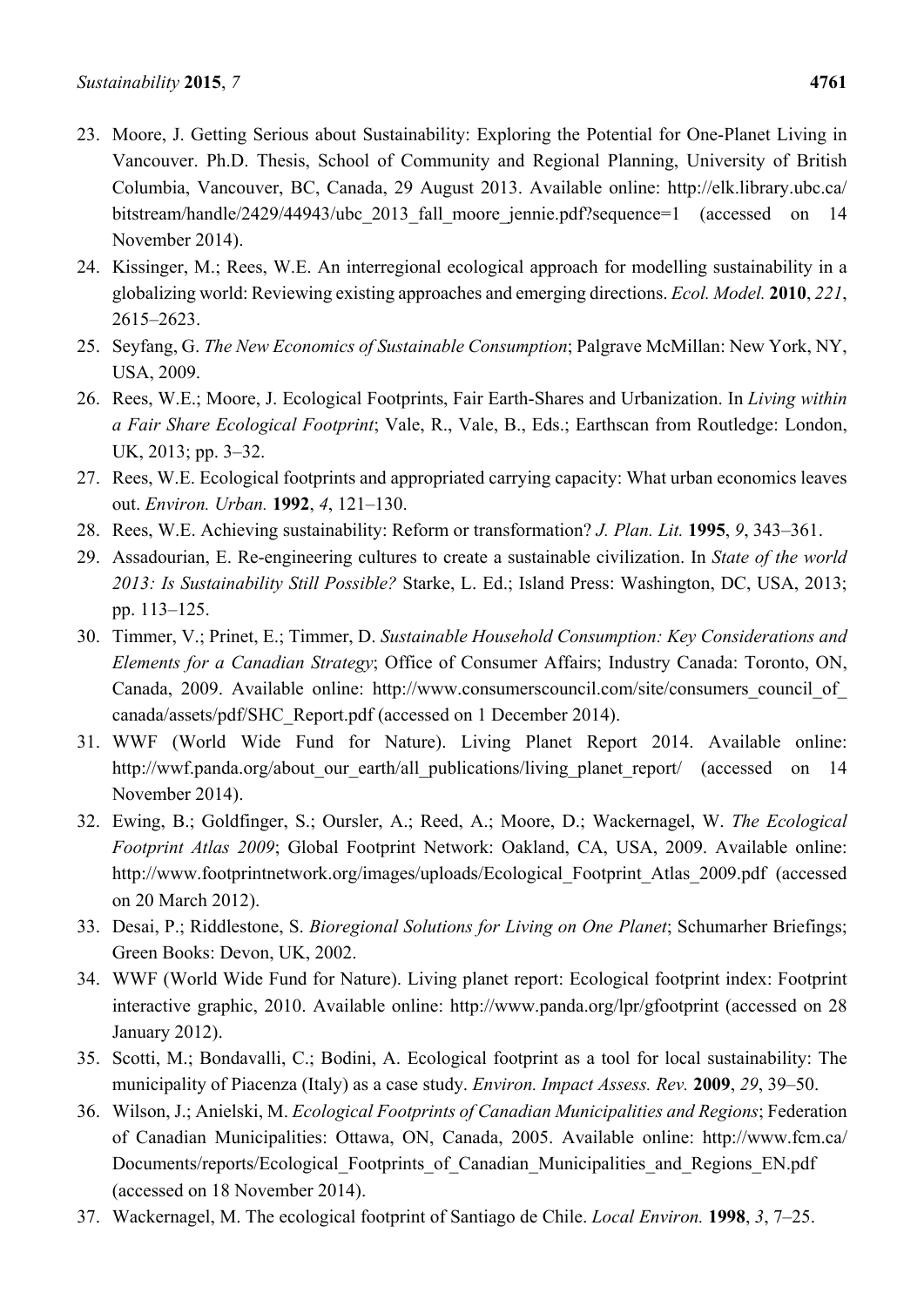- 38. Barrett, J.; Vallack, H.; Jones, A.; Haq, G. *A Material Flow Analysis and Ecological Footprint of York*; Stockholm Environment Institute: Stockholm, Sweden, 2002.
- 39. Xu, S.; San Martin, I. *Ecological Footprint for the Twin Cities: Impacts of Consumption in in the 7–County Metro Area*; Metropolitan Design Centre, University of Minnesota: Twin Cities, MN, USA, 2010. Available online: http://www.designcenter.umn.edu/research/documents/ TCFPwebfinal.pdf (accessed 28 May 2012).
- 40. FAO (Food and Agriculture Organization). *Profil Nutritionnel de Pays Republique du Mali*; Food and Agriculture Organization, Division de la Nutrition et de la Protection des Consommateurs: Rome, Italy, 2010. Available online: ftp://ftp.fao.org/ag/agn/nutrition/ncp/mli.pdf (accessed on 30 January 2012).
- 41. FAO (Food and Agriculture Organization). *Nutrition Country Profile Federal Democratic Republic of Ethiopia*; Food and Agriculture Organization: Rome, Italy, 2008. Available online: ftp://ftp.fao.org/ag/agn/nutrition/ncp/eth.pdf (accessed on 30 January 2012).
- 42. FAO (Food and Agriculture Organization). *Perfiles Nutricionales por Paises Cuba*; Food and Agriculture Organization: Rome, Italy, 2003. Available online: ftp://ftp.fao.org/es/esn/ nutrition/ncp/cub.pdf (accessed on 1 April 2012).
- 43. FAO (Food and Agriculture Organization). *Perfiles Nutricionales por Paises Guatemala*; Food and Agriculture Organization: Rome, Italy, 2003. Available online: ftp://ftp.fao.org/ag/agn/ nutrition/ncp/gtm.pdf (accessed on 1 April 2012).
- 44. FAO (Food and Agriculture Organization). *Perfiles Nutricionales por Paises Equador*; Food and Agricultural Organization: Rome, Italy, 2001. Available online: ftp://ftp.fao.org/es/esn/ nutrition/ncp/ecu.pdf (accessed on 1 April 2012).
- 45. FAO (Food and Agriculture Organization). *Nutrition Country Profiles Philippines*; Food and Agriculture Organization: Rome, Italy, 2001. Available online: ftp://ftp.fao.org/ag/agn/ nutrition/ncp/phl.pdf (accessed on 2 April 2012).
- 46. FAO (Food and Agriculture Organization). *Nutrition Country Profiles Viet Nam*; Food and Agriculture Organization: Rome, Italy, 1999. Available online: ftp://ftp.fao.org/ag/agn/ nutrition/ncp/vnm.pdf (accessed on 30 January 2012).
- 47. FAO (Food and Agriculture Organization). *Apercus Nutrionnels par Pays Haiti*; Food and Agriculture Organization: Rome, Italy, 1999. Available online: ftp://ftp.fao.org/ag/agn/ nutrition/ncp/hti.pdf (accessed on 1 April 2012).
- 48. Menzel, P.; D'Aluisio, F. *Hungry Planet: What the World Eats*; Ten Speed Press: Berkeley, CA, USA, 2005.
- 49. Lenzen, M.; Dey, C.; Foran, B. Energy requirements of Sydney households. *Ecol. Econ.* **2004**, *49*, 375–399.
- 50. Holden, E. Ecological footprints and sustainable urban form. *J. Hous. Built Environ.* **2004**, *19*, 91–109.
- 51. Menzel, P.; Mann, C. *Material World: A Global Family Portrait*; Sierra Club Books: San Francisco, CA, USA, 1994.
- 52. UN Habitat. *Solid Waste Management in the World's Cities*; Earthscan: London, UK, 2010. Available online: http://www.waste.nl/en/product/solid-waste-management-in-the-worlds-cities (accessed on 15 May 2012).